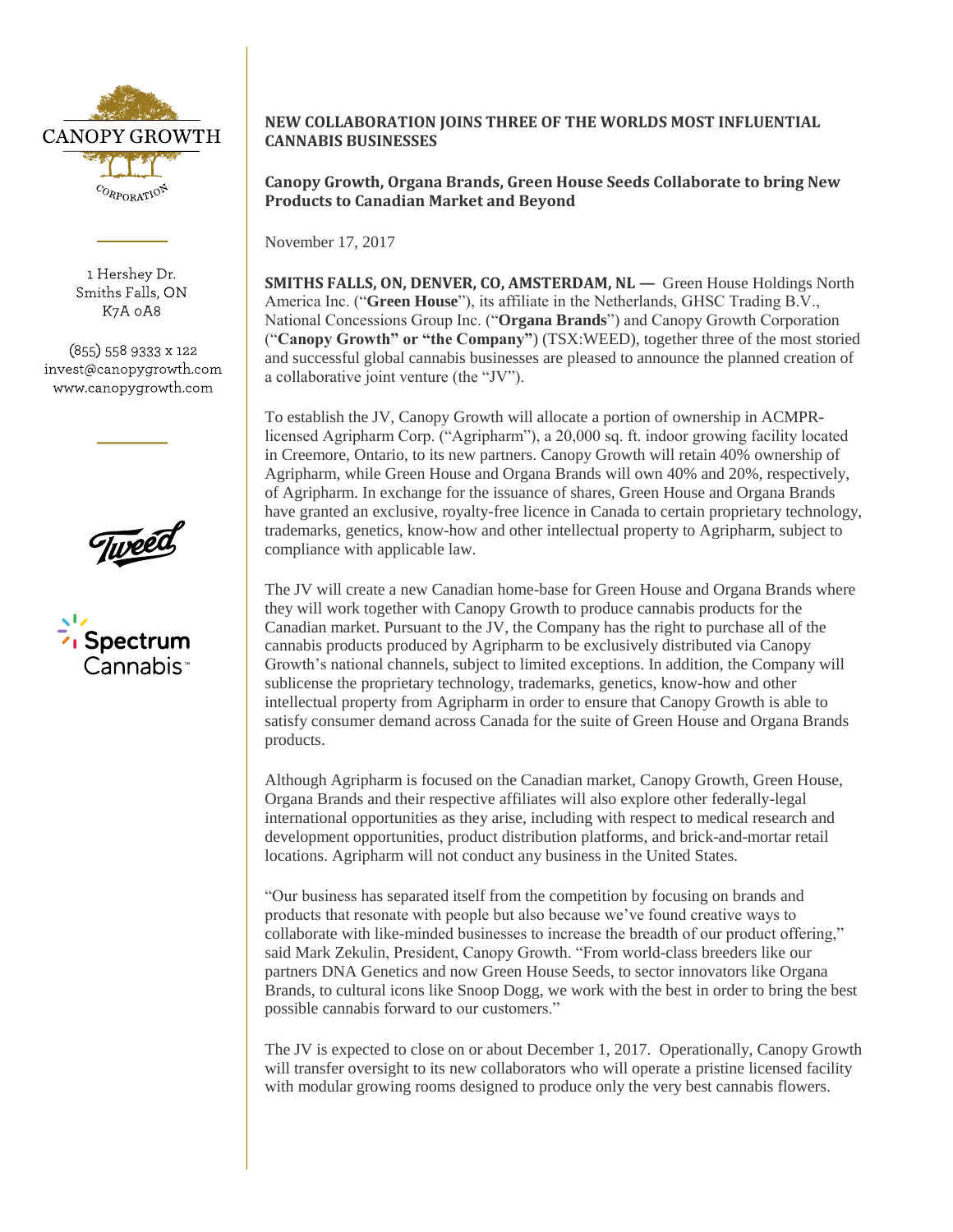Green House will oversee day-to-day operations and bring their own expertise into cultivation, while Organa will implement world-class extraction functions as new and novel value-add products become part of the regulatory environment. Canopy Rivers Corporation, a partly-owned subsidiary of Canopy Growth, has also entered into an agreement to provide the JV with up to \$20 million in funding for the expansion of the facility in exchange for ongoing royalty payments and a warrant to acquire up to 4% of the issued and outstanding common shares.

"For 30 years Green House Brands has been at the forefront of cannabis legalization by advocating for its normalization and expansion into new territories," said Arjan Roskam, the founder of Green House Brands. "We're now operating in four continents (Europe, Africa, South America and North America) and thanks to this new partnership with these two prominent market leaders in the industry, Canopy and Organa Brands, we will create even more opportunities globally to help the world access cannabis in a legal way. This epic move will allow us to maintain our position as a world leader in genetics and cannabis retail, while alerting the cannabis consumer that we will continue striving to make cannabis available worldwide for all medicinal and recreational consumers one day."

Canopy Growth, Green House, and Organa Brands each bring a unique set of skills that are strategically complementary to one another. Canopy Growth has built an online distribution platform that touches every province and territory in Canada as well as 7 international markets; Green House is a genetic leader that has bred some of the world's most sought-after strains; and Organa Brands is an extract product innovator. Together, the JV is positioned to take sought after genetics, insert those genetics into consumer-friendly ingestion formats, and put them on stores shelves across the country, and abroad.

"We are incredibly excited about this new partnership - since the inception of Organa Brands, one of the key tenets of our business has been forming smart partnerships with mutually beneficial results. Working with Canopy and Green House has been a surreal moment as we continue to fully recognize the impact of what this deal means for the industry as a whole" said Organa Brands Co-Founder, Jeremy Heidl. "We couldn't have asked for better partners in Canada and beyond- this new global partnership will prove to be a defining moment for all parties involved."

Cassels Brock & Blackwell LLP acted as legal counsel to Canopy Growth with respect to the JV, Dentons Canada LLP acted as legal counsel to Green House, and Stikeman Elliott LLP acted as legal counsel to Organa Brands.

For more information on this new partnership clic[k here.](https://cdn.shopify.com/s/files/1/0994/1238/files/Partnership_Media_Kit.pdf?232477664035609571)

Here's to Future Growth.

Canopy Growth Contacts: Jordan Sinclair Director of Communications [Jordan@canopygrowth.com](mailto:Jordan@canopygrowth.com) 613-769-4196

Investor Relations Tyler Burns [Tyler.burns@canopygrowth.com](mailto:Tyler.burns@canopygrowth.com)

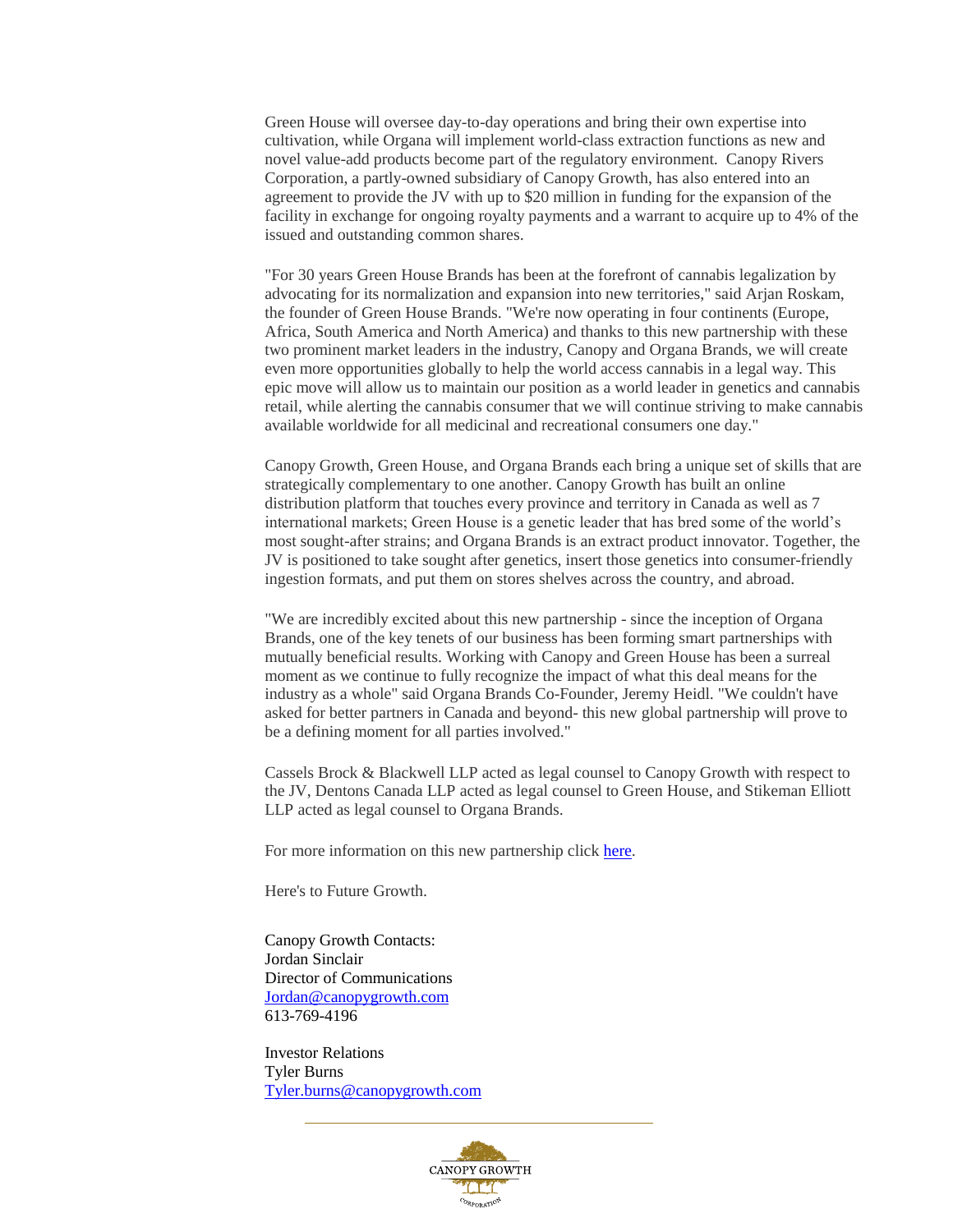855-558-9333 ex 122

Organa Brands Contacts: Jackson D. Tilley Director of Public Relations & Community Affairs [970.518.6452](tel:(970)%20518-6452) Jackson@OrganaBrands.com